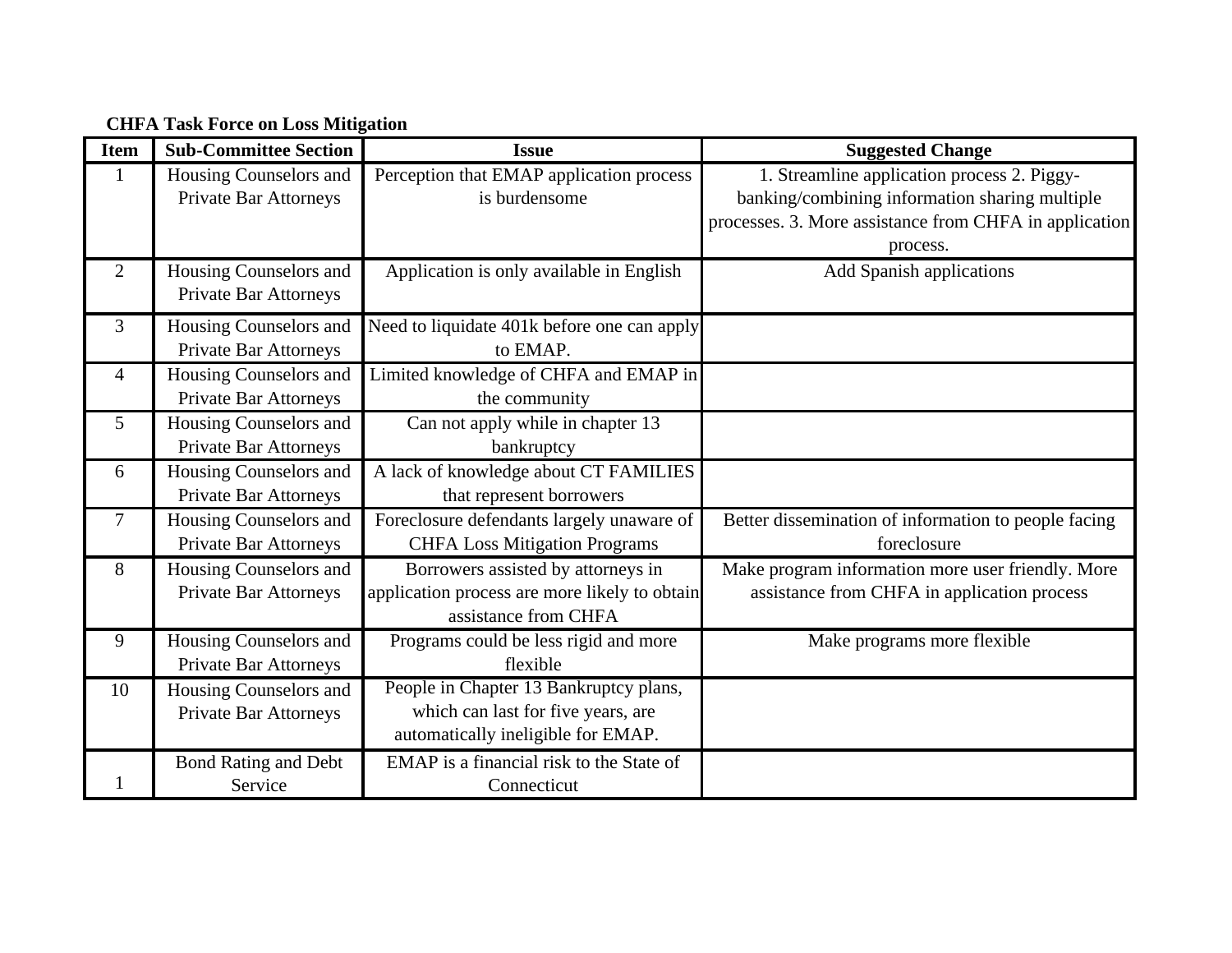| $\overline{2}$ | <b>Bond Rating and Debt</b><br>Service                    | <b>CTFAMILIES</b> is a financial risk to CHFA                                                                |                                                                                                                                 |
|----------------|-----------------------------------------------------------|--------------------------------------------------------------------------------------------------------------|---------------------------------------------------------------------------------------------------------------------------------|
| 3              | <b>Bond Rating and Debt</b><br>Service                    | 108% finance cap is a disqualification from<br><b>CT FAMILIES</b>                                            | Modestly expand the 108% finance cap                                                                                            |
| 4              | <b>Bond Rating and Debt</b><br>Service                    | \$25,000 gap financing is being taken from a<br>fund to help 1st time home-buyers                            |                                                                                                                                 |
| 5              | <b>Bond Rating and Debt</b><br>Service                    | CHFA does not have tax exempt bonding<br>authority to fund CT FAMILIES                                       |                                                                                                                                 |
| 6              | <b>Bond Rating and Debt</b><br>Service                    | Potential funding depletion of EMAP and<br><b>CT FAMILIES in 2012</b>                                        |                                                                                                                                 |
| $\overline{7}$ | <b>Bond Rating and Debt</b><br>Service                    | CHFA is not compelled to make risky loans<br>due to discretion of underwriters                               |                                                                                                                                 |
| 8              | <b>Bond Rating and Debt</b><br>Service                    | Quantify and understand risk EMAP loans<br>present to CHFA                                                   |                                                                                                                                 |
| 9              | <b>Bond Rating and Debt</b><br>Service                    | No current statue requiring CHFA to give<br>annual report to Banks Committee and<br><b>Housing Committee</b> |                                                                                                                                 |
| 1              | Foreclosure Mediation and<br><b>CT Banking Department</b> | FHA Mortgages ineligible for EMAP                                                                            |                                                                                                                                 |
| $\overline{2}$ | Foreclosure Mediation and<br><b>CT Banking Department</b> | <b>EMAP</b> application is difficult                                                                         |                                                                                                                                 |
| 3              | Foreclosure Mediation and<br><b>CT Banking Department</b> | EMAP application requires proof of<br>unsuccessful loan negotiation                                          | Put application on CHFA website, allow housing<br>counselor to expedite application process and/ or waive<br>this pre-requisite |
| 4              | Foreclosure Mediation and<br><b>CT Banking Department</b> | Pre-hardship late payments                                                                                   | Make underwriting requirements more lenient on the<br>issue of pre-hardship                                                     |